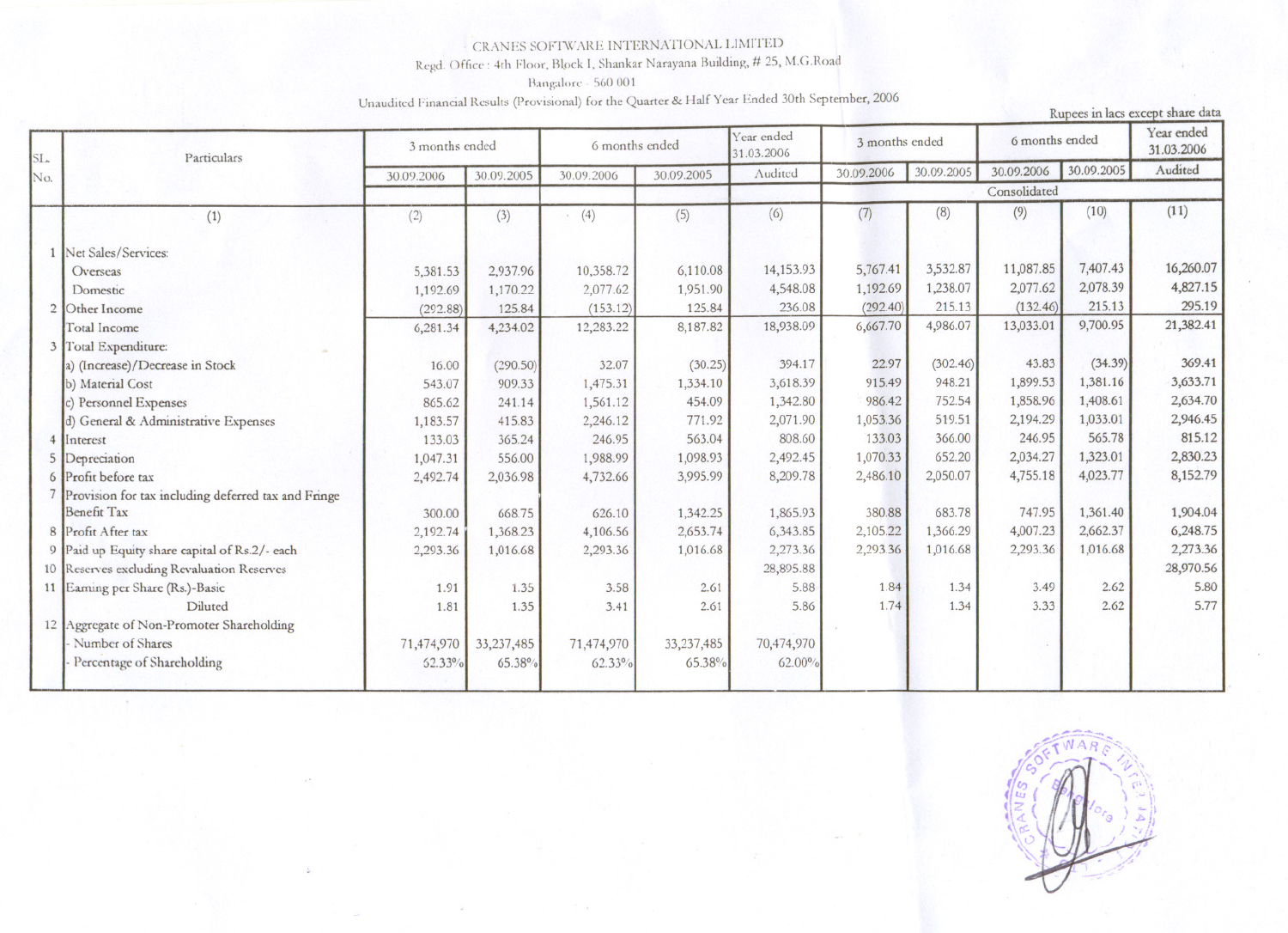## CRANLS SOFTWARE INTERNATIONAL LIMITED Segment-wise Revenue, Results & Capital Employed

**Rupees** in lacs

|                                |                                                              | Quarter    | Quarier     | Half year  | Half year  | Year       | Quarter     | Quarter    | Half year  | Half year  | Year       |
|--------------------------------|--------------------------------------------------------------|------------|-------------|------------|------------|------------|-------------|------------|------------|------------|------------|
|                                |                                                              | ended      | ended       | erded      | ended      | ended      | ended       | ended      | ended      | ended      | ended      |
| SI.No.                         | Particulars                                                  | 30.09.2006 | 30.09.2005  | 30.09.2006 | 30.09.2005 | 31.03.2006 | 30.09.2006  | 30.09.2005 | 30.09.2006 | 30.09.2005 | 31.03.2006 |
|                                |                                                              |            | (Unaudited) |            |            | (Audited)  | (Unaudited) |            |            | (Audited)  |            |
|                                |                                                              |            |             |            |            |            |             |            |            |            |            |
| 1 Segment Revenue:             |                                                              |            |             |            |            |            |             |            |            |            |            |
| a) International               |                                                              | 5,381.53   | 2,937.96    | 10,358.72  | 6,110.08   | 14, 153.93 | 5,767.41    | 3,532.87   | 11,087.85  | 7,407.43   | 16,260.07  |
| (b) Domestic                   |                                                              | 1,192.69   | 1,170.22    | 2,077.62   | 1,951.90   | 4,548.08   | 1,192.69    | 1,238.07   | 2.077.62   | 2,078.39   | 4,827.15   |
| Total                          |                                                              | 6,574.22   | 4,108.18    | 12,436.34  | 8,061.98   | 18,702.01  | 6,960.10    | 4,770.94   | 13, 165.47 | 9,485.82   | 21,087.22  |
|                                | Less : Inter segment Revenue                                 |            |             |            |            |            |             |            |            |            |            |
| <b>Net Sales</b>               |                                                              | 6,574.22   | 4,108.18    | 12,436.34  | 8,061.98   | 18,702.01  | 6,960.10    | 4,770.94   | 13, 165.47 | 9,485.82   | 21,087.22  |
|                                | Add: Other unallocable Income                                | (292.88)   | 125.84      | (153.12)   | 125.84     | 236.08     | (292.40)    | 215.13     | (132.46)   | 215.13     | 295.19     |
|                                |                                                              |            |             | 12,283.22  | 8,187.82   | 18,938.09  | 6,667.70    | 4,986.07   | 13,033.01  | 9,700.95   | 21,382.41  |
| <b>Total Income</b>            |                                                              | 6,281.34   | 4,234.02    |            |            |            |             |            |            |            |            |
| 2 Segment Results              |                                                              |            |             |            |            |            |             |            |            |            |            |
|                                | (Profit(+)/Loss(-) before tax and interest from each segment |            |             |            |            |            |             |            |            |            |            |
| a) International               |                                                              | 2,395.59   | 2,298.93    | 4,621.12   | 4,362.99   | 8,358.88   | 2,387.32    | 2,312.18   | 4,642.01   | 4,392.20   | 8,305.20   |
| b) Domestic                    |                                                              | 230.18     | 103.29      | 358.49     | 196.04     | 659.50     | 231.81      | 103.89     | 360.12     | 197.35     | 662.71     |
| Total                          |                                                              | 2,625.77   | 2.402.22    | 4,979.61   | 4,559.03   | 9,018.38   | 2,619.13    | 2,416.07   | 5,002.13   | 4,589.55   | 8,967.91   |
| Less : I) Interest             |                                                              | 133.03     | 365.24      | 246.95     | 563.04     | 808,60     | 133.03      | 366.00     | 246,95     | 565.78     | 815.12     |
|                                | ii) Other unallocable expenditure net off                    |            |             |            |            |            |             |            |            |            |            |
|                                | unallocable income                                           |            |             |            |            |            |             |            |            |            |            |
| <b>Total Profit Before Tax</b> |                                                              | 2,492.74   | 2,036.98    | 4,732.66   | 3,995.99   | 8,209.78   | 2,486.10    | 2,050.07   | 4,755.18   | 4,023.77   | 8,152.79   |
|                                |                                                              |            |             |            |            |            |             |            |            |            |            |
|                                | 3 Capital Employed (Segment assets-Segment Liabilities)      |            |             |            |            |            |             |            |            |            |            |
| a) International               |                                                              | 50.127.17  | 31,481.86   | 50,127.17  | 31,481.86  | 49,582.17  | 51,803.05   | 34,981.05  | 51,803.05  | 34,981.05  | 51,347.05  |
| b) Domestic                    |                                                              | 10,073,70  | 1,048.28    | 10,073.70  | 1,048.28   | 9,971.70   | 11,001.51   | 6,877.51   | 11,001.51  | 6,877.51   | 10,847.51  |
| Total                          |                                                              | 60,200.87  | 32,530.14   | 30,200.87  | 32,530.14  | 59,553.87  | 62,804.56   | 41,858.56  | 62,804.56  | 41,858.56  | 62,194.56  |
|                                |                                                              |            |             |            |            |            |             |            |            |            |            |